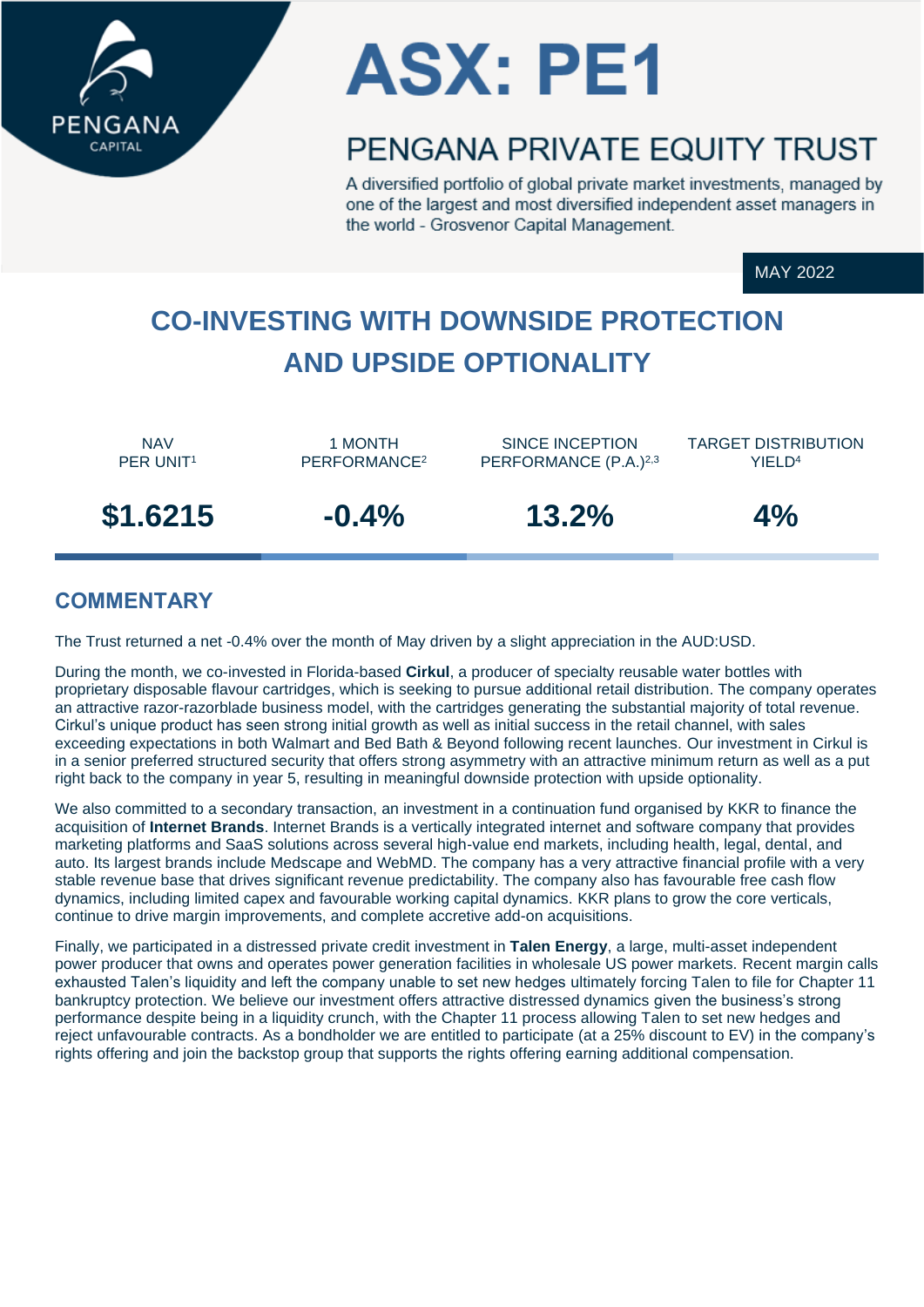

**Cumulative NAV Per Unit Return Since Inception (23 April 2019 to 31 May 2022) 2, 3**

**Portfolio Allocations by Investment Type (31 May 2022)**



\* Cash includes short duration credit which may be used as a cash management tool.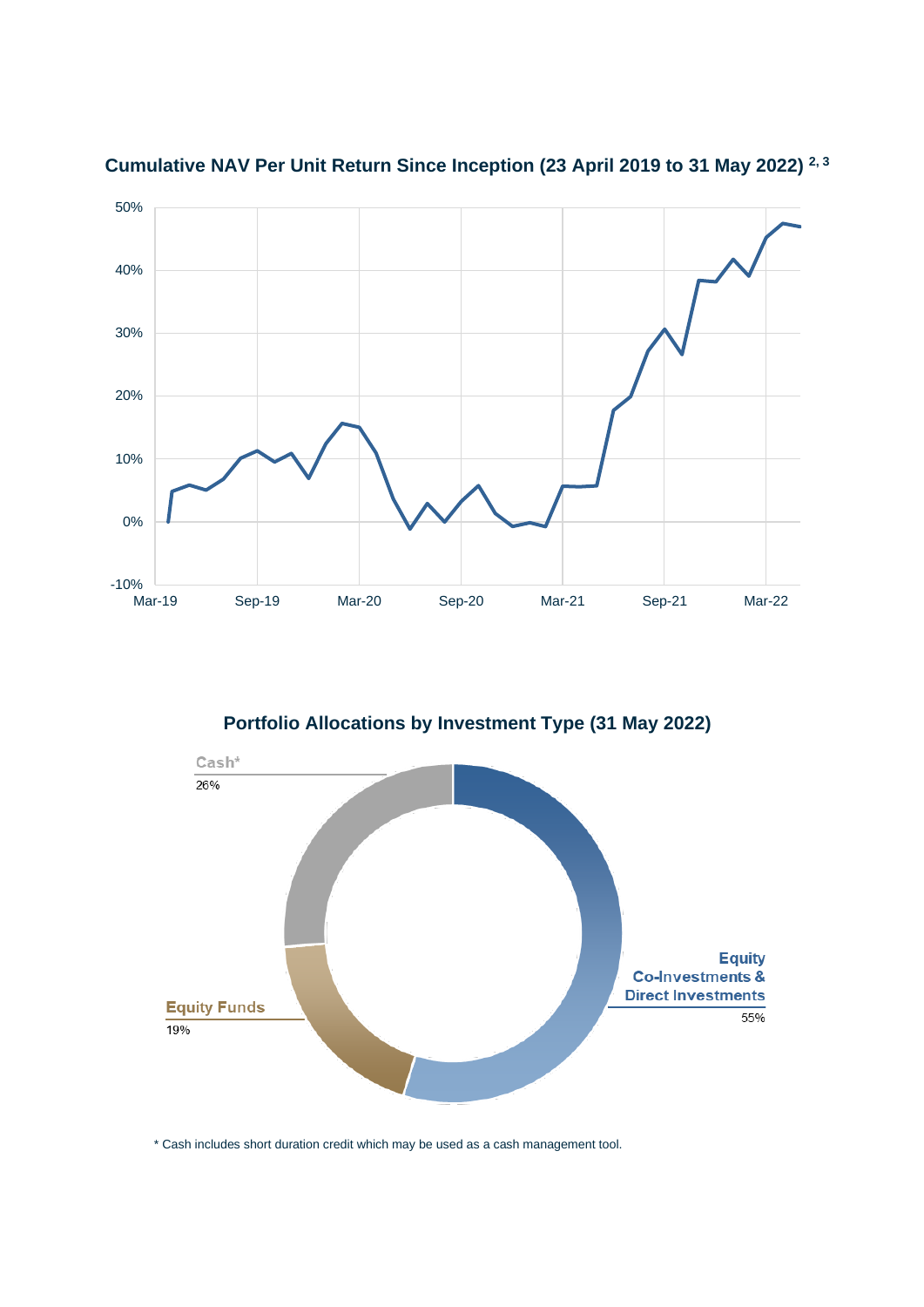## **INVESTMENT ACTIVITY – SELECTED HIGHLIGHTS <sup>5</sup>**

#### **EQUITY CO-INVESTMENTS**



We recently co-invested in Tampa, Florida-based **Cirkul**, a producer of specialty reusable water bottles with proprietary disposable flavour cartridges. The beverage company allows consumers to add a variety of flavours combined with vitamins, caffeine, or other nutritional elements to their water. Customers are able to toggle the flavour intensity based on individual preference, and each flavour cartridge makes ~6-10 600ml drinks. The company operates an attractive razor-razorblade business model, with the cartridges generating the substantial majority of total revenue. Moreover, more than 100% of customer acquisition costs are returned immediately with a customer's first order and over 75% of total revenue comes from repeat customers.

Cirkul's unique product has seen strong initial growth as well as initial success in the retail channel, with sales exceeding expectations in both Walmart and Bed Bath & Beyond following recent launches. Cirkul intends to pursue additional retail distribution, where visibility may help re-engage any lapsed bottle owners and increase unaided brand awareness without additional spend. Our investment in Cirkul is in a senior preferred structured security that offers strong asymmetry with an attractive minimum return as well as a put right back to the company in year 5, resulting in meaningful downside protection with upside optionality.

### **EQUITY FUNDS**



We recently committed to Project Angel, a secondary transaction involving an investment in a continuation fund organised by Kohlberg Kravis Roberts & Co. L.P. ("KKR") to finance the acquisition of **Internet Brands** from KKR North America Fund XI, L.P. Internet Brands is a vertically integrated internet and software company that provides marketing platforms and SaaS solutions across several high-value end markets, including health, legal, dental, and auto. The company has best-in-class digital assets across its end markets and its largest brands include Medscape (#1 digital resource for health care professionals globally) and WebMD (#1 digital destination for consumer health and information services), as well as #1 market positions in the legal marketing network, dental practice management software, and specialty finance auto leads.

Internet Brands has a very attractive financial profile with a very stable revenue base (nearly 100% of total annual revenue comes from returning customers), which drives significant revenue predictability. The company also has favourable free cash flow dynamics, including limited capex and favourable working capital dynamics. KKR, which has owned Internet Brands since 2014 and therefore knows the asset extremely well, plans to execute the same strategy going forward which includes (i) growing the core verticals, (ii) continuing to drive margin improvements, and (iii) completing accretive add-on acquisitions. We believe that both KKR and the company's management team are extremely well-aligned with investors in this transaction, with KKR rolling 100% of the carried interest over which it has discretion and the entire stake in Internet Brands held by one if its younger-vintage funds, and the company's management team rolling substantially all their equity proceeds.